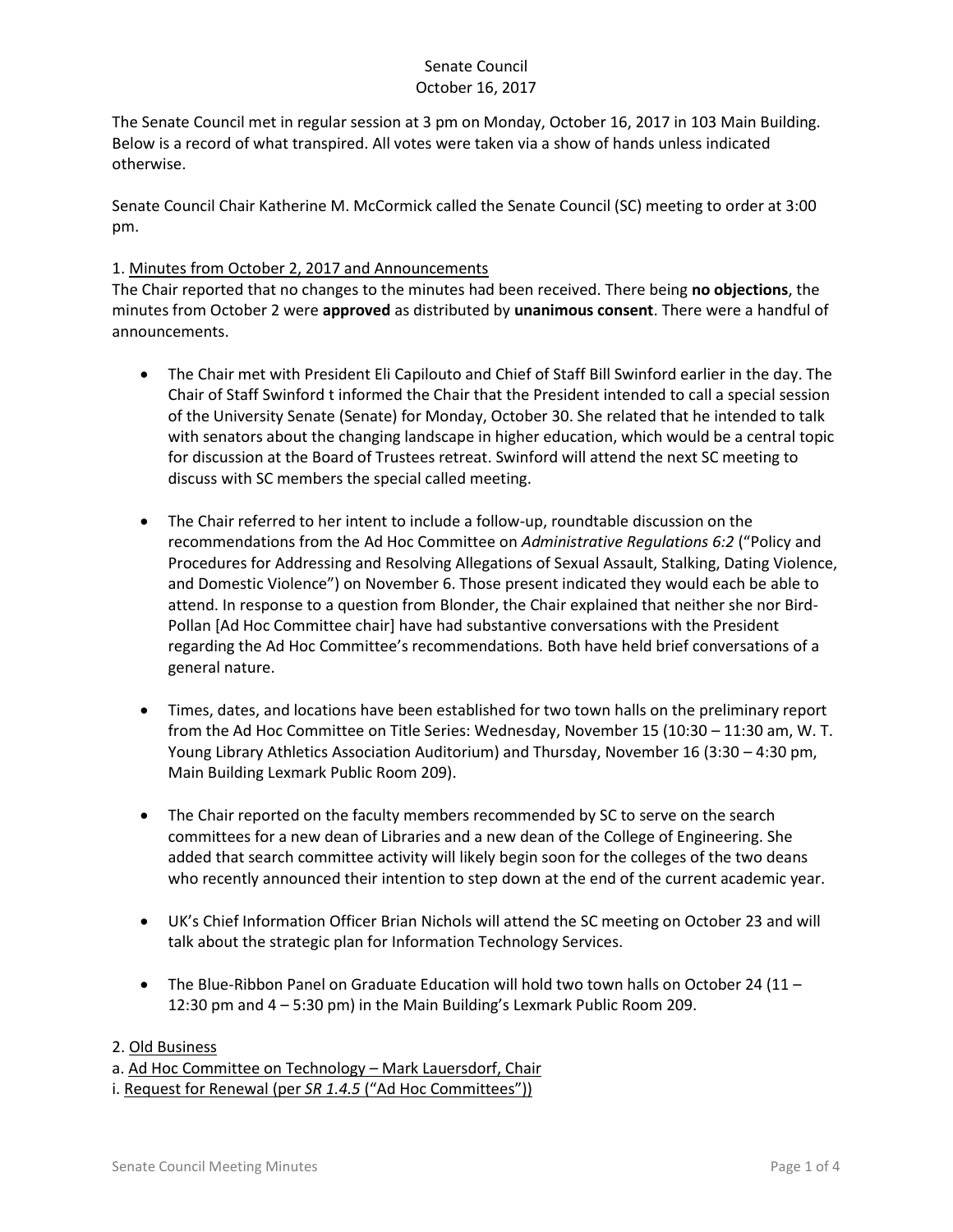Bird-Pollan **moved** to renew the SC's Ad Hoc Technology Committee for another year of operations. Mazur **seconded**. There were a number of comments from SC members. During discussion and in response to a question from the Chair, Bird-Pollan clarified that the intent of her motion was to include renewal of the existing members and the original, three-pronged charge. There was additional discussion.

A **vote** was taken and the motion **passed** with none opposed.

## b. Update on SREC Activities Relating to Proposed Changes to *Senate Rules* Regarding Changes in Provost's Area

Mazur explained that the SREC had expressed some concerns about resources to support some of the changes in responsibility that would be codified in the *Senate Rules*. Some questions were sent to Associate Provost for Academic Excellence Operations Kirsten Turner. The slightly modified language will be returned to the SREC through the Chair.

## 3. Possible New Addition to Senate Agendas – "Senator Spotlight" – Senate Council Chair Katherine **McCormick**

The Chair led a discussion about possible mechanisms to celebrate some of the outstanding work that senators do. Many possibilities were discussed; SC members were most supportive of an activity for which senators would be asked to self-nominate and that it could be targeted towards Senate committee chairs. There were some concerns about how to differentiate this from the existing Outstanding Senator Award, as well as when such an activity would occur during a Senate meeting – by the end of the meeting, most senators are ready to depart. The Chair thanked SC members for their comments and said she would return the idea to SC in the near future.

# 4. Introduction of UK's New Registrar – Kim Taylor

The Chair introduced Kim Taylor, UK's new registrar. SC members and Guest Taylor discussed a variety of topics. Taylor stressed that she was happy to attend SC and was willing to return to SC at any time to continue an open dialogue.

# 5. Naming of Senate Reinstatement Committee Members

Wood **moved** to name the Chair [McCormick], Bailey, and Childress as the subset of the SC to serve as the Reinstatement Committee. Mazur **seconded**. The Chair offered some basic information about the purpose and function of the Reinstatement Committee. A **vote** was taken and the motion **passed** with none opposed.

### 6. Nominees for Committees

a. Senate's Advisory Committee on Privilege and Tenure (Nursing Faculty) SC members identified a faculty member to replace one of the members of the Senate's Advisory Committee on Privilege and Tenure.

### b. UK Core Education Committee Area Experts

SC members reviewed the nominations and identified two possible faculty as the area expert for Social Sciences and one faculty member as the area expert for Statistical and Inferential Reasoning.

### 7. Committee Reports

a. Senate's Rules and Elections Committee (SREC) – Davy Jones and Joan Mazur, Co-Chairs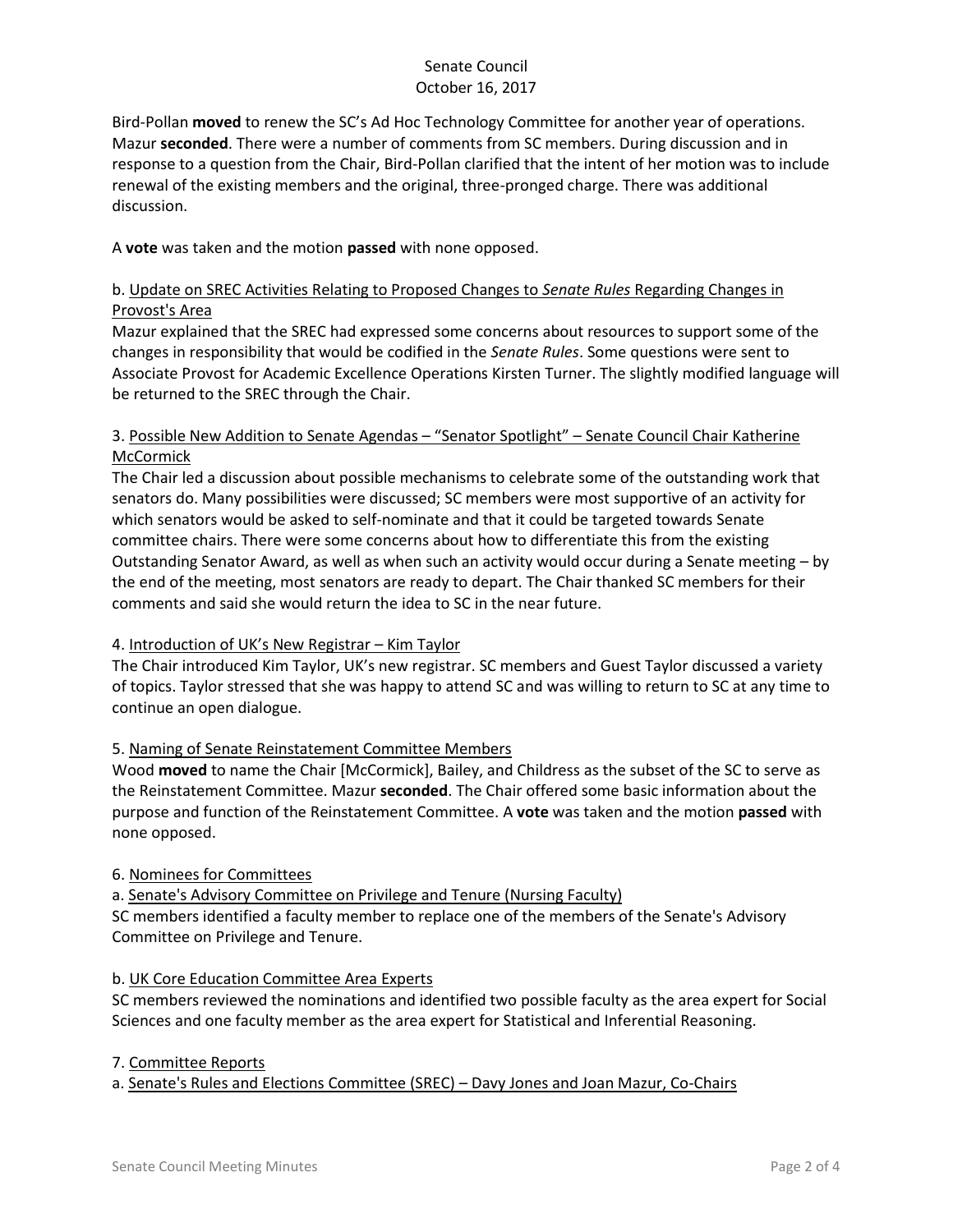# i. Recommendations for Changes to Senate Forms Regarding Nomenclature of Degree Titles and Degree Majors

Mazur explained that there was a disconnect between the terminology used by both the Council on Postsecondary Education (CPE) and the Senate on its forms, and the terminology used in SAP that output onto official documents like transcripts. She said that the motion from the SREC was that the SC request that the Provost's Office enable reprogramming SAP so that it will output to the 'Specialization" (instead of Option, or, as appropriate, outputting Concentration or Track) as the hierarchical entry immediately under "Degree Major." Because the motion came from committee, no **second** was required. Guest Todd Brann, director of academic excellence analytics, was also present in case questions arose.

Mazur commented that it was actually the Registrar's office that would need to make the changes, not the Provost's office. Wood **moved** that the SC request that the Registrar's Office enable reprogramming SAP so that it will output to the 'Specialization" (instead of Option, or, as appropriate, outputting Concentration or Track) as the hierarchical entry immediately under "Degree Major." Mazur **seconded**. A **vote** was taken and the motion **passed** with none opposed.

### ii. Proposed Changes to *Senate Rules 5.4.5.A* ("Diplomas")

Mazur explained that the intent of the change was to ensure that the *SR* language matched current practice; she described it as a housekeeping effort. The Chair said that the **motion** from the SREC was that the SC approve the proposed changes to *SR 5.4.5.A*. Because the motion came from committee, no **second** was required. Tagavi noted that the word "program" was missing from the phrase "…degree program being represented…." Mazur acknowledged that was merely a typo and asked that word be added and there were no objections from SC members. There was brief discussion.

A **vote** was taken and the motion (with the addition of the word "program") **passed** with none opposed.

# iii. Proposed Changes to *Senate Rules 1.3.1.2.A.3* ("University Senate Council," "Elected Faculty Membership," "Election")

Mazur explained that the wrong version of the language had floated around, resulting in the supporting documentation not being posted with the agenda. She asked that the agenda item be considered at the next SC meeting and there were no objections.

# iv. Information Only - Three Issues Related to Forms

Mazur explained that the three issues were consequent to the discussions with the Senate's Academic Programs Committee (SAPC) about programs. The intent was to align terminology appropriately. There were a few questions from SC members.

# b. Senate's Admissions Advisory Committee – Kim Woodrum, Chair

### i. 2016-17 Annual Report

Guest Kim Woodrum (AS/Chemistry), chair of the Senate's Admissions Advisory Committee, presented to SC members the Committee's report from 2016-17. She answered a variety of questions from SC members.

# 8. Senate Meeting Roundtable

SC members offered their thoughts about the October 9 Senate meeting. There was unanimous support for adding a fifth standing report to the "Officer and Other Reports" agenda item so that the Provost always had a time slot for speaking during Senate meetings.